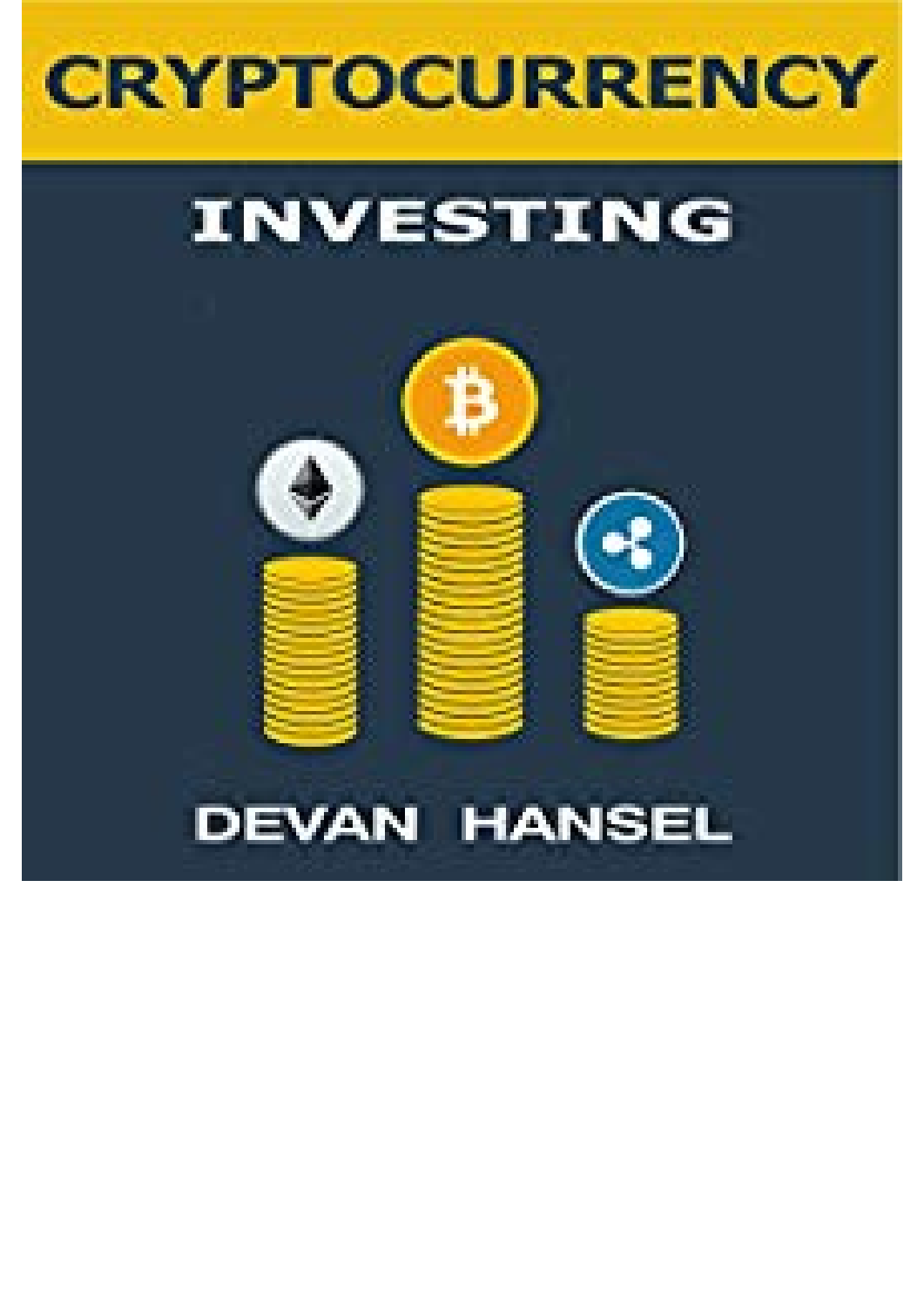*Devan Hansel*

**Cryptocurrency Investing: The Ultimate Guide to Investing in Bitcoin, Ethereum and Blockchain Technology**

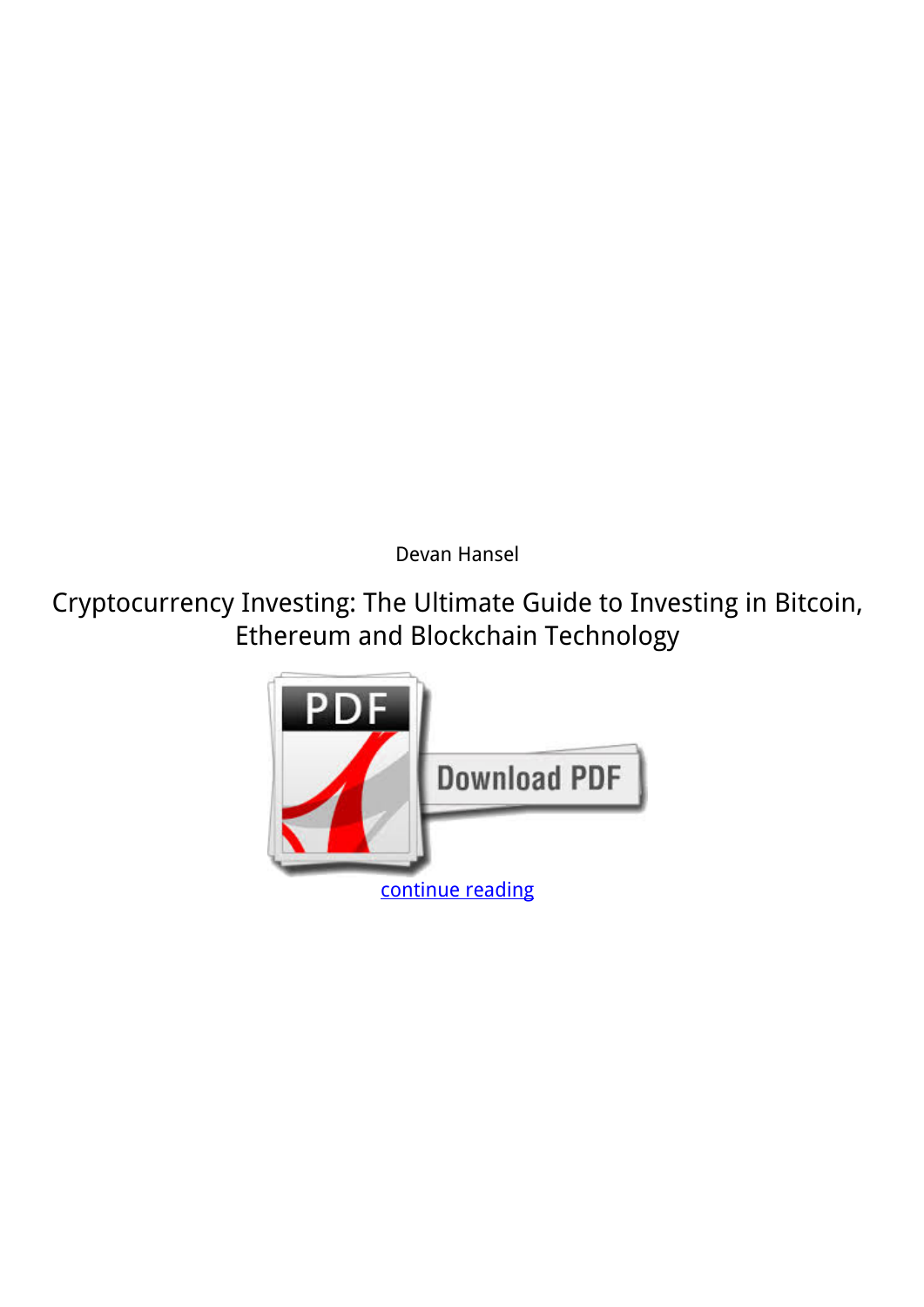Learn the basics of cryptocurrency and developing a highly profitable investment portfolio. The Crypto Revolution has begun. Many people are unaware of the true potential of this breakthrough technology. The existing market capital of all cryptocurrencies is more than \$500 billion! And in the forthcoming years, professionals predict that it'll reach the \$1 trillion tag as well. As an educated adult, you are free to invest in this market and reap the huge benefits. Such a kind of market growth hasn't been witnessed in modern history. To properly capture this opportunity, you need to have the right knowledge of expense strategies and the underlying technology. But the majority of people don't have a clue about how exactly to play the cryptocurrency investing video game. Cryptocurrencies remain in very early stages. Capture the market today and receive six-shape returns on your investments. In this audiobook, best-selling author and investor Devan Hansel explains the tricks of the trade and the step-by-step solutions to build a highly profitable crypto investment portfolio. The reserve provides been designed as an essential guide covering from the foundation of cryptocurrencies, bitcoin, and blockchain technology to advanced approaches for general market trends and ICOs. This book provides them both. With new cryptocurrencies being launched weekly, the opportunity to achieve financial freedom hasn't been better. Among other things, become familiar with about: Fundamentals of cryptocurrency, Bitcoin, blockchain The investment process and terminology Where cryptocurrencies get worth from Crypto-wallets, exchanges, and other tools How exactly to identify profitable market trends Making your first crypto investment Different buying & exit strategies The potential of ICOs and where to find them Security measures and other essential tips Future of cryptocurrencies and blockchain The most common reason people fail at cryptocurrency investing is a lack of proper understanding of the market. It's a fact there are a lot more than 100,000 Bitcoin millionaires in the globe. However, to succeed in this volatile marketplace with cryptocurrency investing, you should equip yourself with the proper tools and the proper knowledge. By the end of the day, nobody knows the way the cost fluctuations will play out. Therefore, as a crypto trader or trader, being well informed is the greatest logical decision to create. Five years from now, you will either regret for not really taking the proper action or you'll be smiling because you seized this opportunity and got involved.